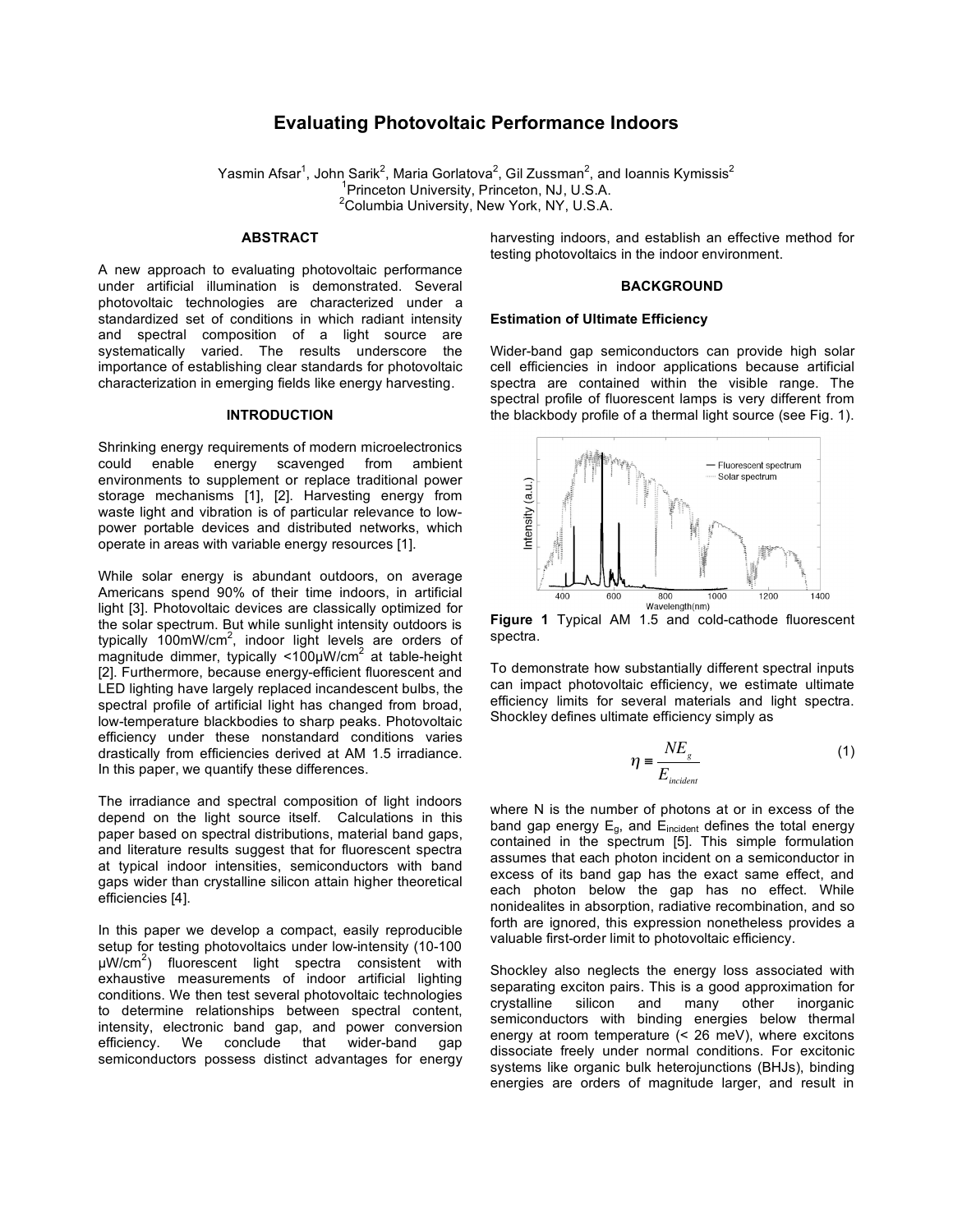substantial energy losses [6]. To evaluate BHJs while accounting for these losses, 0.3 eV was subtracted from the optical band gap energy in ultimate efficiency calculations. Scharber et al. found 0.3 eV to be the energy reduction due to the gap in donor and acceptor LUMO levels required to adequately separate charge carriers in 26 types of conjugated polymer BHJs [4], [7].

|        | Solar  | CFL. | CCFL | LED |
|--------|--------|------|------|-----|
| x-si   | 49%    | 50%  | 52%  | 54% |
| $a-si$ | $37\%$ | 74%  | 70%  | 80% |
| OPV    | 28%    | 63%  | 59%  | 63% |

**Table 1** Maximal efficiency values for crystalline silicon, amorphous silicon, and organic solar cells under different spectral illumination.

The results of this calculation are displayed in Table 1 for cold-cathode (CCFL) and compact fluorescent lamps (CFL) at similar color temperatures, sunlight, and LED light, assuming band gaps of 1.1 eV, 1.7 eV, and 1.8 eV for single crystal silicon, amorphous silicon, and P3HT/PCBM bulk heterojunctions, respectively [8]. We note an important trend reflected in this estimate: we expect amorphous silicon and organic BHJs to outperform crystalline silicon under fluorescent and LED spectra.

In Fig. 2 we see that for non-excitonic systems, there exists a peak in ultimate efficiency at a unique electronic band gap value that depends strongly on the spectral characteristics of the source.



**Figure 2** Dependence of ultimate efficiency on electronic band gap and spectral composition in non-excitonic systems. Each curve corresponds to a different light source: cfl and ccfl refer to compact and cold cathode fluorescent, 30 and 65 refer to 3000 K and 6500 K color temperatures, incand refers to incandescent, and AM 1.5 refers to the NREL AM 1.5 solar spectrum.

## **Characterization of Indoor Energy Resources**

Irradiance levels indoors are also very variable over time and must be rigorously characterized to quantify total available energy. This was accomplished in a previous study in which light sensors in buildings, subways, and outdoor urban environments at night were monitored over multiple years [2].

These experiments establish a typical irradiance range of  $0$ -100 $\mu$ W/cm<sup>2</sup> that we implement in IPV testing. While previous experiments have sought to characterize photovoltaic behavior under fluorescent spectra and a range of intensities, none to our knowledge have probed the low intensities that we assert to be most relevant to indoor photovoltaic applications [9].

#### **MEASUREMENT**

## **Design, Fabrication, and Calibration**

An indoor photovoltaic testing setup was designed according to irradiance results of [2]. To replicate indoor lighting environments the light seen by the energy harvester should be Lambertian. A simplified integrating sphere was constructed to compress the uniformly diffuse indoor lighting environment into a low-cost, compact testing system, pictured in Fig. 3.



**Figure 3** Indoor lighting simulator cross-section (left) and photo (right). PV cell is placed at the top center. Note the visible attenuation and uniformity at the top surface.

A 9" X 9" cube with opaque white acrylic walls induces multiple reflections of the light source, while multiple sheets of rough, frosted clear acrylic disrupt the directionality of the light and promote attenuation while maintaining the spectral profile of the source. Multiple black acrylic sheets with periodic square holes further attenuate the maximum intensity to 100  $\mu$ W/cm<sup>2</sup>. Extremely uniform (less than 1% intensity variation) diffuse light is output to the sample at the top of the box, 8.5" from the light source.

# **Light Source**

To evaluate photovoltaic performance over a continuous range of fluorescent intensities, dimmable cold-cathode fluorescent lamps of different color temperatures were used as sources. The CCFLs were 8 mm tri-phosphor tubes (Tecnolux, Brooklyn) dimmed between 10- 100µW/cm<sup>2</sup> using a digitally-controlled Lutron Radio RA-2 dimmer and repeater. The system was programmed to perform full I-V sweeps at specified intensity levels for each lamp and each photovoltaic device.